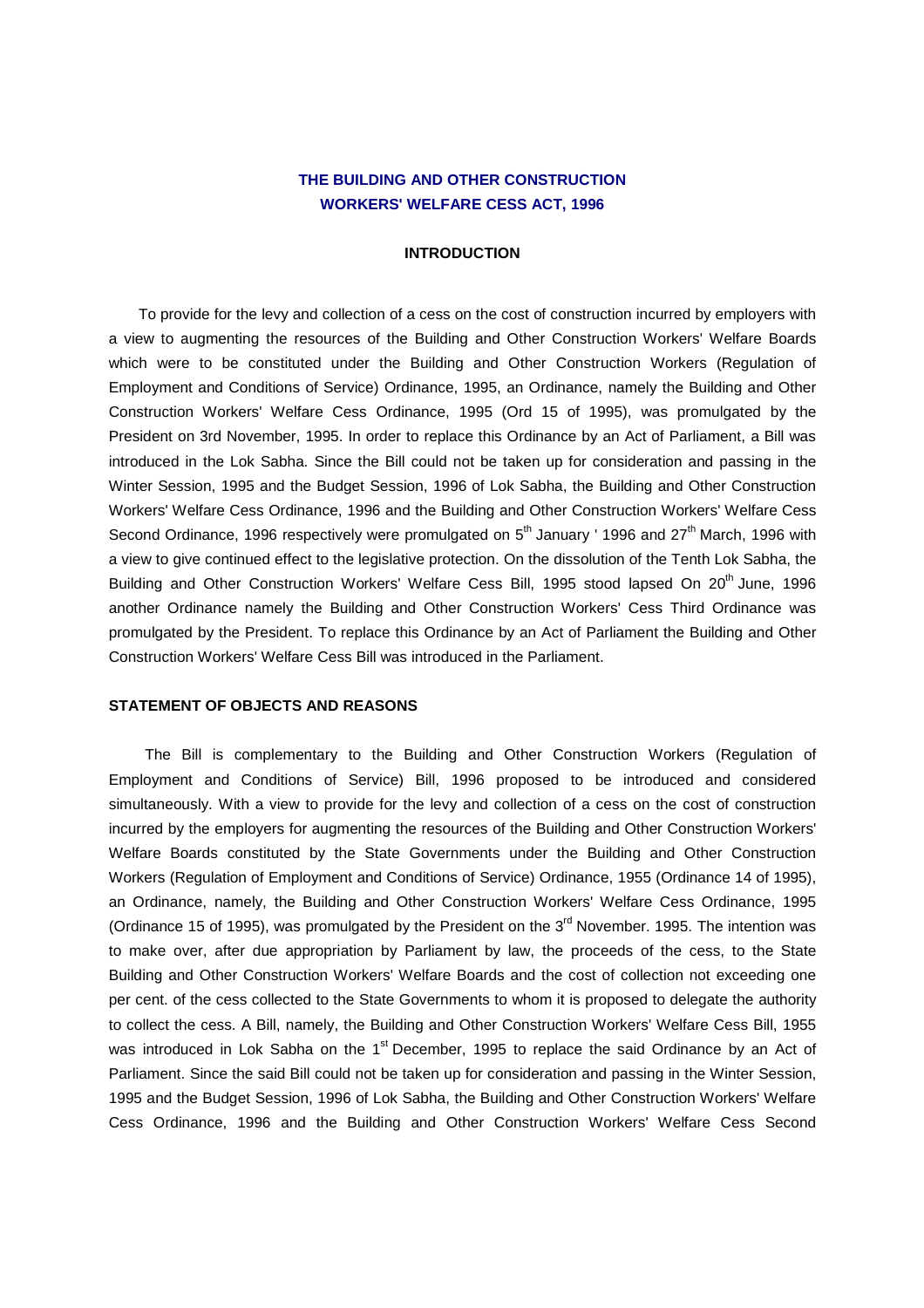Ordinance, 1996 respectively were promulgated on the 5til January, 1996 and the 27<sup>th</sup> March, 1996 with a view to give continued effect to the legislative protection. On the dissolution of the Tenth Lok Sabha, the Building and Other Construction Workers' Welfare Cess Bill, 1995 stood lapsed. By virtue of Article 123(2)(a) of the Constitution the Building and Other Construction Workers' Welfare Cess Second Ordinance, 1996 promulgated on the  $27<sup>th</sup>$  March, 1996 would have also ceased to operate With effect from the 4<sup>th</sup> July, 1996. In view of the urgency felt and as the Parliament was not in session, the President was pleased to promulgate the Building and Other Construction Workers' Welfare Cess Third Ordinance, 1996 on 20<sup>th</sup> June, 1996 in order to give continued effect to the legislative protection envisaged in the earlier Ordinance.

 2. The Bill seeks to replace the Building and Other Construction Workers' Welfare Cess Ordinance, 1996 (Ordinance 26 of 1996).

## **ACT 28 OF 1996**

The Building and Other Construction Workers' Welfare Cess Bill having been passed by both the Houses of Parliament received the assent of President on 19<sup>th</sup>August, 1996. It came on the Statute Book as THE BUILDING AND OTHER CONSTRUCTION WORKERS " WELFARE CESS ACT, 1996 (28 of 1996).

# **THE BUILDING AND OTHER CONSTRUCTION WORKERS' WELFARE CESS ACT, 1996**

(28 of 1996)

 $[19<sup>th</sup>$  August, 1996]

 An act to provide for the levy and collection and collection of a cess on the cost of construction incurred by employers with a view to augmenting the resources of the Building and Other Construction Workers  $\odot$  Welfare Boards constituted under the Building and Other Construction Workers (Regulation of Employment and Conditions of Service) Act, 1996.

BE it enacted by Parliament in the Forty-seventh Year of the Republic of India as follows:-

**1. Short title, extent and commencement.**- (1) This Act may be called the Building and Other Construction Workers' 'Welfare Cess Act. 1996.

(2) It extends to the whole of India.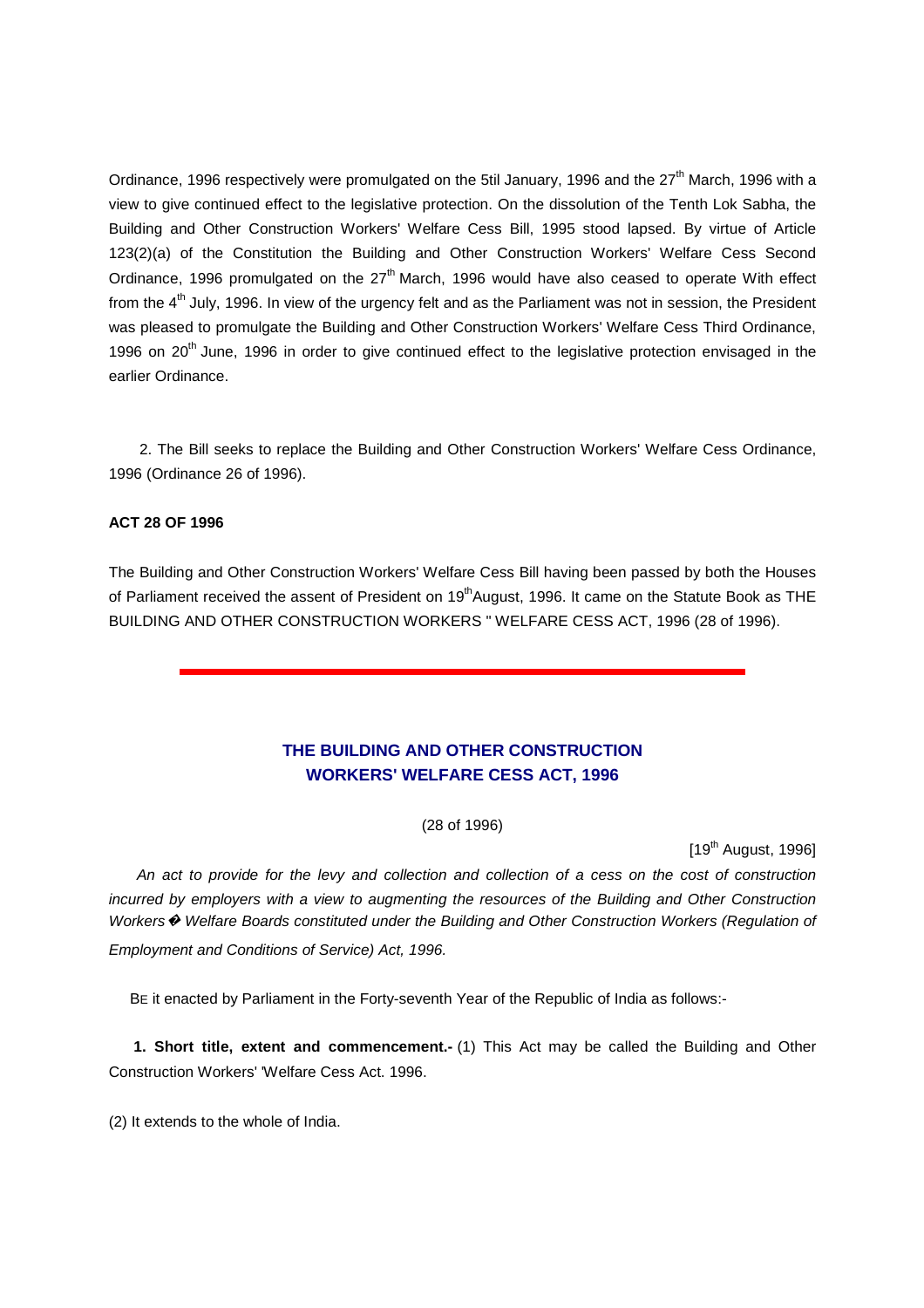(3) It shall be deemed to have come into force on the 3rd day of November, 1995.

 **2. Definitions -**In this Act unless the context otherwise requires,-

- (a) �Board" means a Building and other Construction Workers' Welfare Board constituted by State Government under sub-section (1) of section 18 of the Building and Other Construction Workers (Regulation of Employment and Conditions of Service) Act. 1996;
- (b) "Fund" means the Building and Other Construction Workers' Welfare Fund constituted by a Board:
- $(c)$   $\blacklozenge$  prescribed" means prescribed by rules made under this Act:
- (d) words and expressions used herein but not defined and defined in the Building and Other Construction Workers (Regulation of Employment and Conditions of Service) Act, 1996 shall have the meanings respectively assigned to them in that Act.

 **3. Levy and collection of Cess.-** (1) There Shall be levied and collected a cess for the purposes of the Building and Other Construction Workers (Regulation of Employment and Conditions of Service) Act, 1996, at such rate not exceeding two percent- but not less than one per cent. of the cost of construction incurred by an employer, as the Central Government may, by notification in the Official Gazette, from time to time specify.

 (2) The cess levied under sub-section (1) shall be collected from every employer in such manner and it such time, including deduction at source in relation to a building or other construction work of a Government or of a public sector undertaking or advance collection through a local authority where au approval of such building or other construction work by such local authority is required, as may be prescribed.

 (3) Thc proceeds of the cess collected under sub-section (2) shall be paid by the local authority or the State Government collecting the cess to the Board after deducting the cost of collection of such cess not exceeding one percent of the amount collected .

 (4) Notwithstanding anything contained in sub-section (1) or sub-section (2), the cess leviable under this Act including payment of such cess in advance may, subject to final assessment to be made, be collected at a uniform rate or rates may be prescribed on the basis of the quantum of the building or other construction work involved.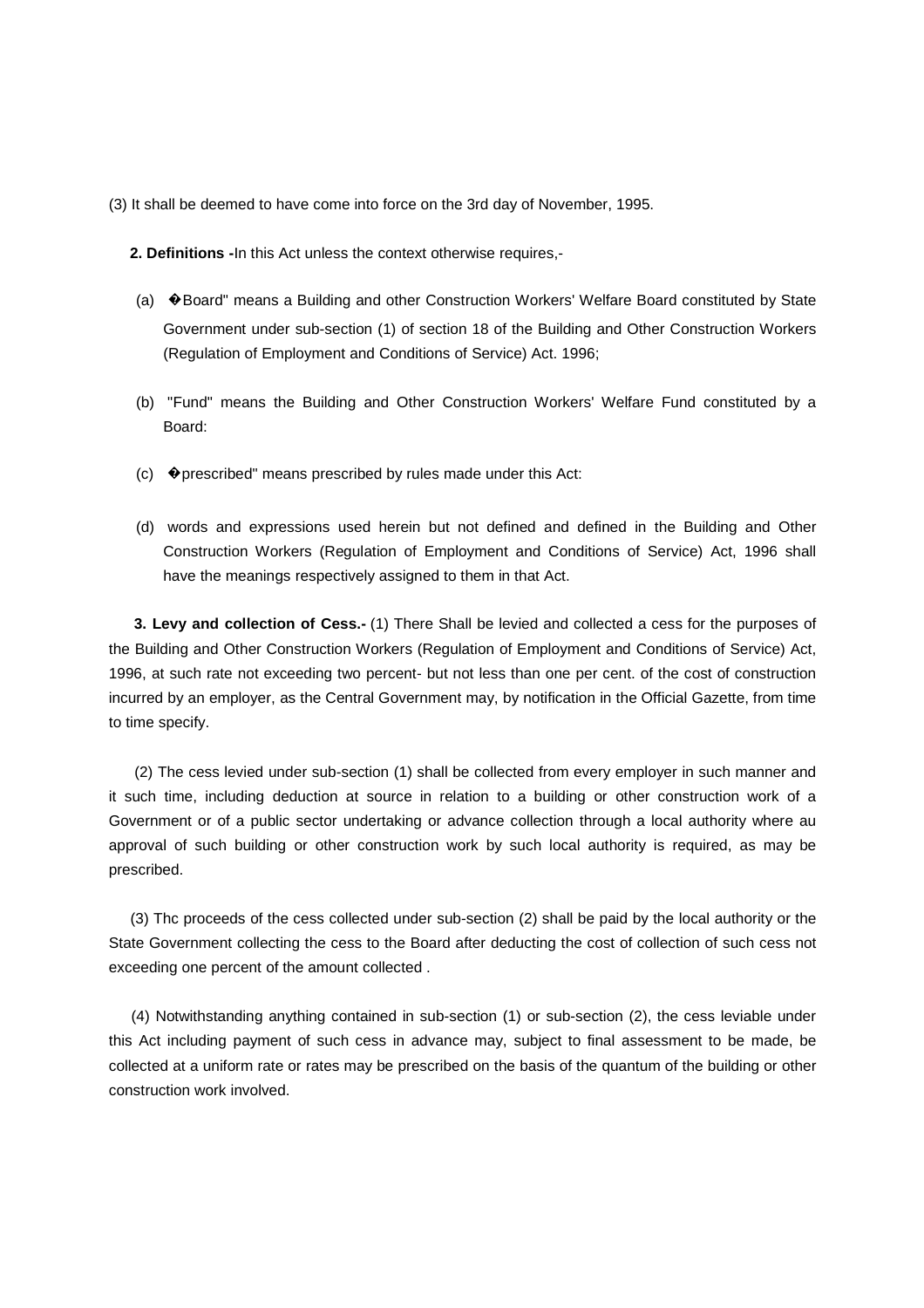## **COMMENTS**

 For the purposes of the Building and Other Construction Workers Regulation of Employment and Conditions of Service) Act, 1996 (27 of 1996), a cess at the rate of one per cent. of the cost of construction incurred by the employer is to be levied and collected, vide S.O. 2899, dated 26<sup>th</sup> September. 1996

 **4. Furnishing of returns.-** (1) Every employer shall furnish such return to such officer or authority, in such manner and at such time as may be prescribed.

 (2) If any person carrying on the building or other construction work, liable to pay the cess under section 3, fails to furnish any return under sub-section (1), the officer or the authority shall give a notice requiring such person to furnish such return before such date as may be specified in the notice.

#### **COMMENTS**

 Every employer who is carrying on the building or other construction work is to furnish a return to an officer or authority prescribed by the Government. If any employer fails to furnish such return the officer or the authority shall give notice requiring such employer to furnish such return before the specified date.

 **5. Assessment of cess.-** (1) The officer or authority to whom or to which the return has been furnished under section 4 shall, after making or causing to be made such inquiry  $\bigcirc$ IS he or it thinks fit and after satisfying himself or itself that the particulars stated in the return are correct, by order, assess the amount of cess payable by the employer.

 (2) If the return has not been furnished to the officer or authority under sub-section (2) of section 4, he or it shall after making or causing to be made such inquiry as he or it thinks fit, by order, assess the amount of cess payable by the employer.

 (3) An order of assessment made under sub-section (1) or sub-section (2) shall specify the date within which the cess shall be paid by the employer.

 **6. Power to exempt.-**Notwithstanding anything contained in this Act, the Central Government may, by notification in the Official Gazette, exempt any employer or class of employers in a State from the payment of cess payable under this Act where such cess is already levied and payable under any corresponding law in force in that State.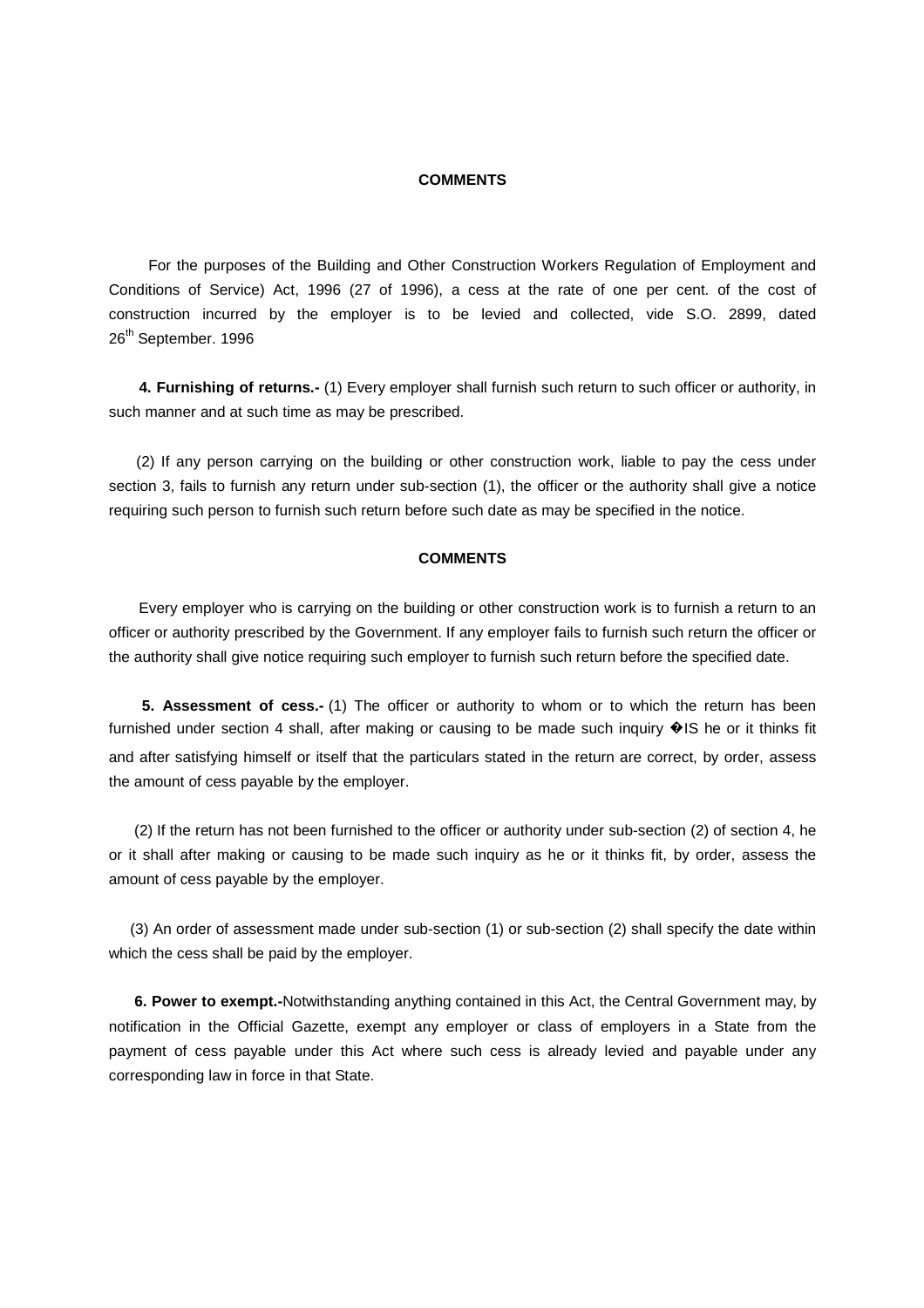**7. Power of entry.-**Any officer or authority of the State Government specially empowered in this behalf by that Government may-

- (a) with such assistance, if any, as he or it may think fit, enter at any reasonable time any place where he or it considers it necessary to enter for carrying out the purposes of this Act including verification of the correctness of any particulars furnished by any employer under section 4;
- (b) do within such place anything necessary for the proper discharge of his or its duties under this Act; and
- (c) exercise such other powers as may be prescribed.

 **8. Interest payable on delay in payment of cess.-**If any employer fails to pay any amount of cess payable under section 3 within the time specified in the order of assessment, such employer shall be liable to pay interest on the amount to be paid at the rate of two per cent, for every month or part of a month comprised in the period from the date on which such payment is due till such amount is actually paid.

#### **COMMENTS**

 Failure to pay any amount of cess within the specified time entails payment of interest on the amount to be paid at the rate of two per cent. for every month or a part of a month comprised in the period from the date on which such payment is due till such amount is actually paid.

 **9. Penalty for non-payment of cess within the specified time.-**If any amount of cess payable by any employer under section 3 is not paid within the date specified in the order of assessment made under section 5, it shall be deemed to be in arrears and the authority prescribed in this behalf may, after making such inquiry as it deems fit, impose on such employer a penalty not exceeding the amount of cess:

 Provided that, before imposing any such penalty, such employer shall be given a reasonable opportunity of being heard and if after such hearing the said authority is satisfied that the default was for any good and sufficient reason, no penalty shall be imposed under this section.

## **COMMENTS**

 Failure to pay the payable amount of cess within the specified date shall be deemed to be in arrears and the prescribed authority can impose a penalty not exceeding the amount of cess. But before inposing any penalty the employer shall be given a reasonable opportunity of being heard.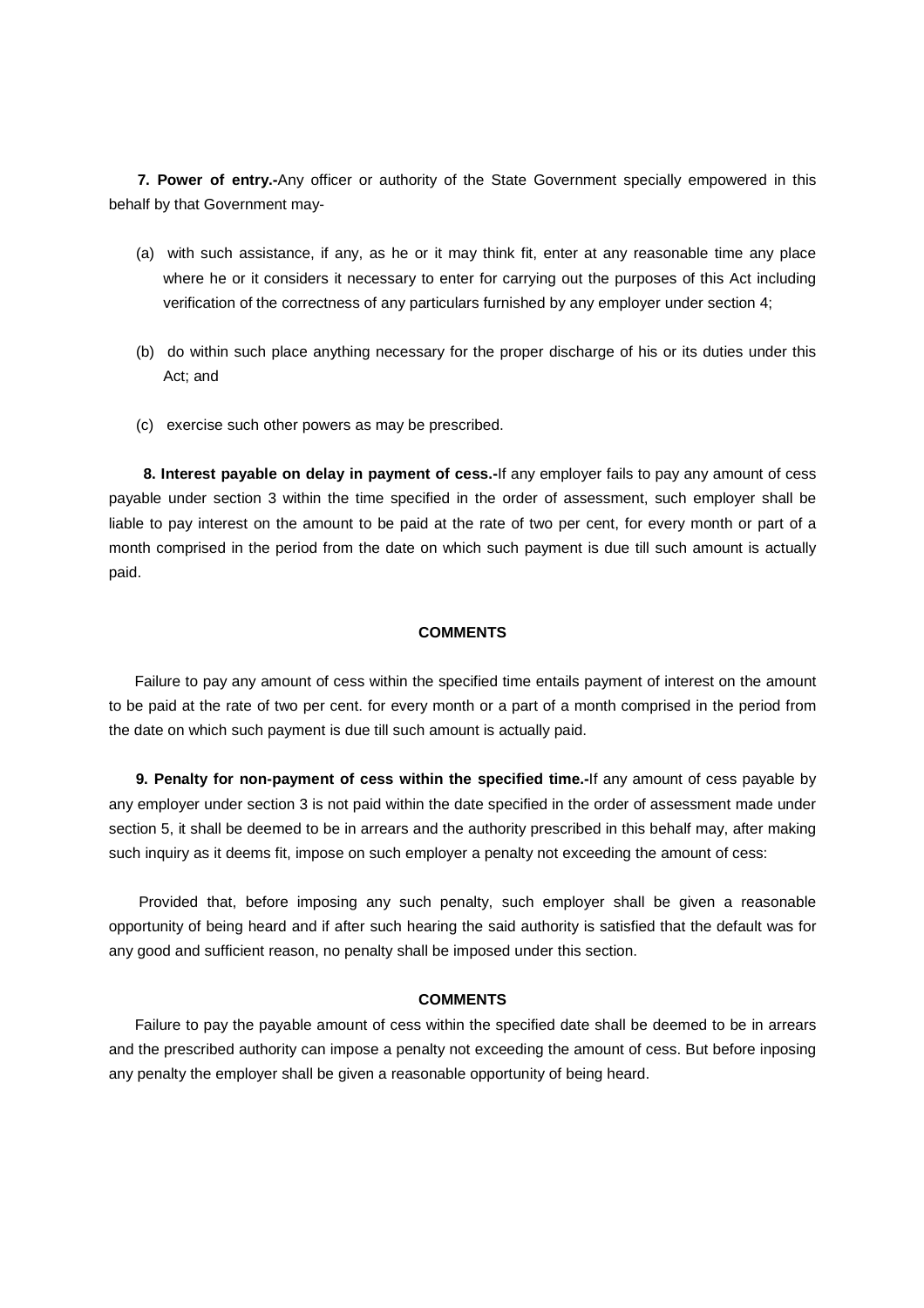**10. Recovery of amount due under the Act.-** Any amount due under this Act (including any interest or penalty) from an employer may be recovered in the same manner as an arrear of and revenue.

## **COMMENTS**

Any amount due under the Act is to be recovered as an arrear of land revenue.

 **11. Appeals.-**(1) Any employer aggrieved by an order of assessment made under section 5 or by an order imposing penalty made under section 9 may, within such time as may be prescribed, appeal to such appellate authority in such form and in such manner as may be prescribed.

 (2) Every appeal preferred under sub-section (1) shall be accompanied by such fees as may be prescribed.

 (3) After the receipt of any appeal under sub-section (1), the appellate authority shall, after giving the appellant an opportunity of being heard in the matter, dispose of the appeal as expeditiously as possible.

 (4) Every order passed in appeal under this section shall be final and shall not be called in question in any court of law.

 **12. Penalty.-**(1) Whoever, being under an obligation to furnish a return under this act, furnishes any return knowing, or having reason to believe, the same to be false shall be punished with imprisonment which may extend to six months, or with fine which may extend to one thousand rupees, or with both.

 (2) Whoever, being liable to pay cess under this Act, wilfully or intentionally evades or attempts to evade the payment of such cess shall be punishable with imprisonment which may extend to six months, or with fine, or with both.

 (3) No court shall take cognizance of an offence punishable under this section save on a complaint made by or under the authority of the Central Government.

 **13. Offences by companies.-** (1) Where an offence under this Act has been committed by a company, every person who, at the time the offence was committed, was in charge of, and was responsible to, the company for the conduct of the business of the company, as well as the company, shall be deemed to be guilty of the offence and shall be liable to be proceeded against and punished accordingly:

 Provided that nothing contained in this sub-section shall render any such person liable to any punishment if he proves that the offence was committed without his knowledge or that he had exercised all due diligence to prevent the commission of such offence.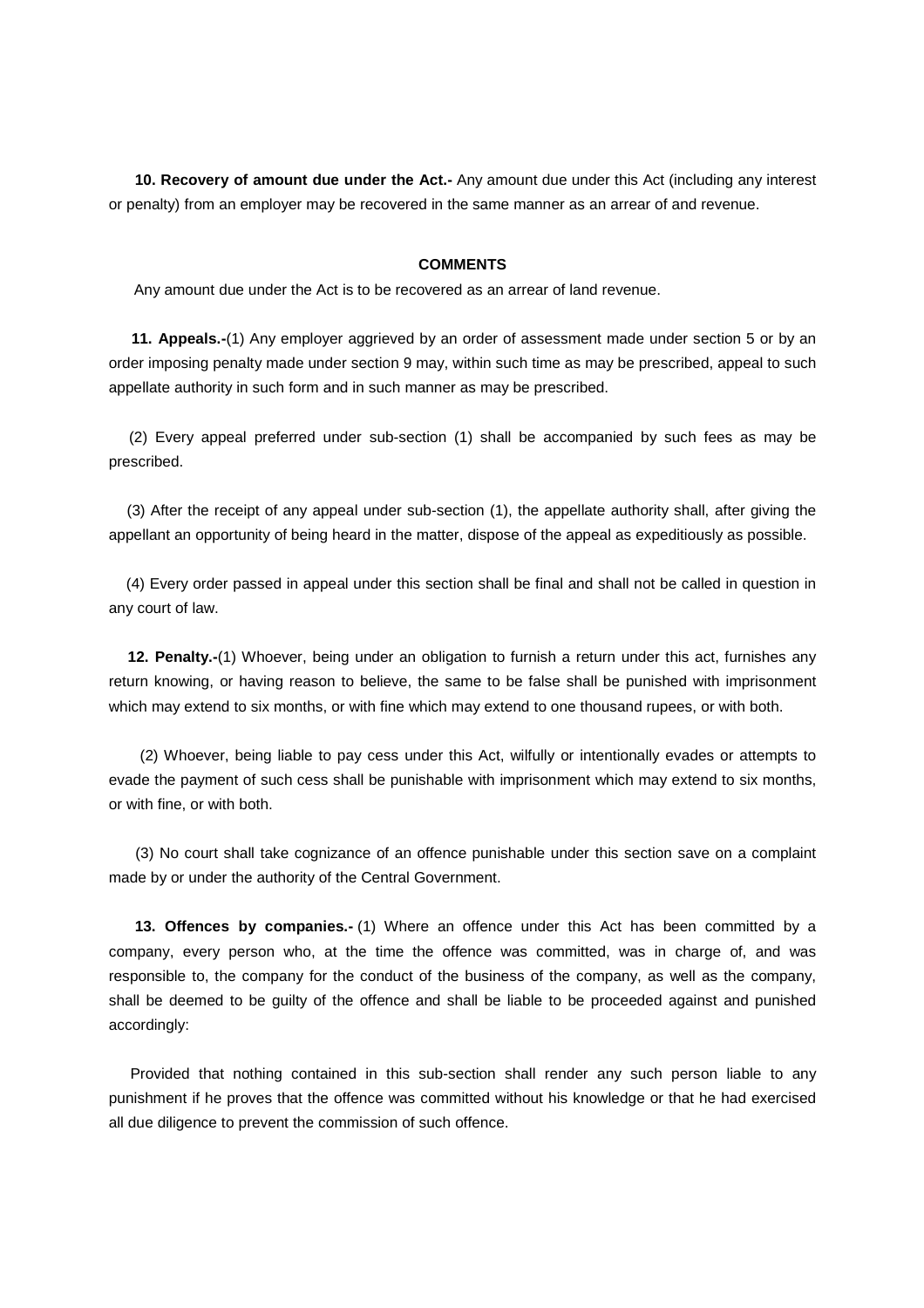(2) Notwithstanding anything contained in sub-section (1), where an offence under this Act has been committed with the consent or connivance of; or is attributable to any neglect on the part of, any director, manager, secretary or other officer of the company, such director, manager, secretary or other officer shall also be deemed to be guilty of that offence and shall be liable to be proceeded against and punished accordingly.

Explanation.-For the purposes of this section,-

- (a) "company" means any body corporate and includes a firm or other association of individuals; and
- (b)  $\blacklozenge$  director", in relation to a firm, means a partner in the firm.

 **14. Power to make rules.-** (1) The Central Government may, by notification in the Official Gazette, make rules for carrying out the provisions of this Act.

(2) Without prejudice to the generality of the foregoing power, such rules may provide for all or any of the following matters, namely:-

- (a) the manner in which and the time within which the cess shall be collected under sub-section (2) of section 3;
- (b) the rate or rates of advance cess leviable under sub-section (4) of section 3;
- (c) the particulars of the returns to be furnished, the officer or authority to whom or to which such returns shall be furnished and the manner and time of furnishing such returns under sub-section (1) of section 4;
- (d) the powers which may be exercised by the officer or authority under section 7;
- (e) the authority which may impose penalty under section 9;
- (f) the authority to which an appeal may be filed under sub-section (1) of section 11 and the time within which and the form and manner in which such appeal may be filed;
- (g) the fees which shall accompany an appeal under sub-section (2) of section 11; and
- (h) any other matter which has to be, prescribed.